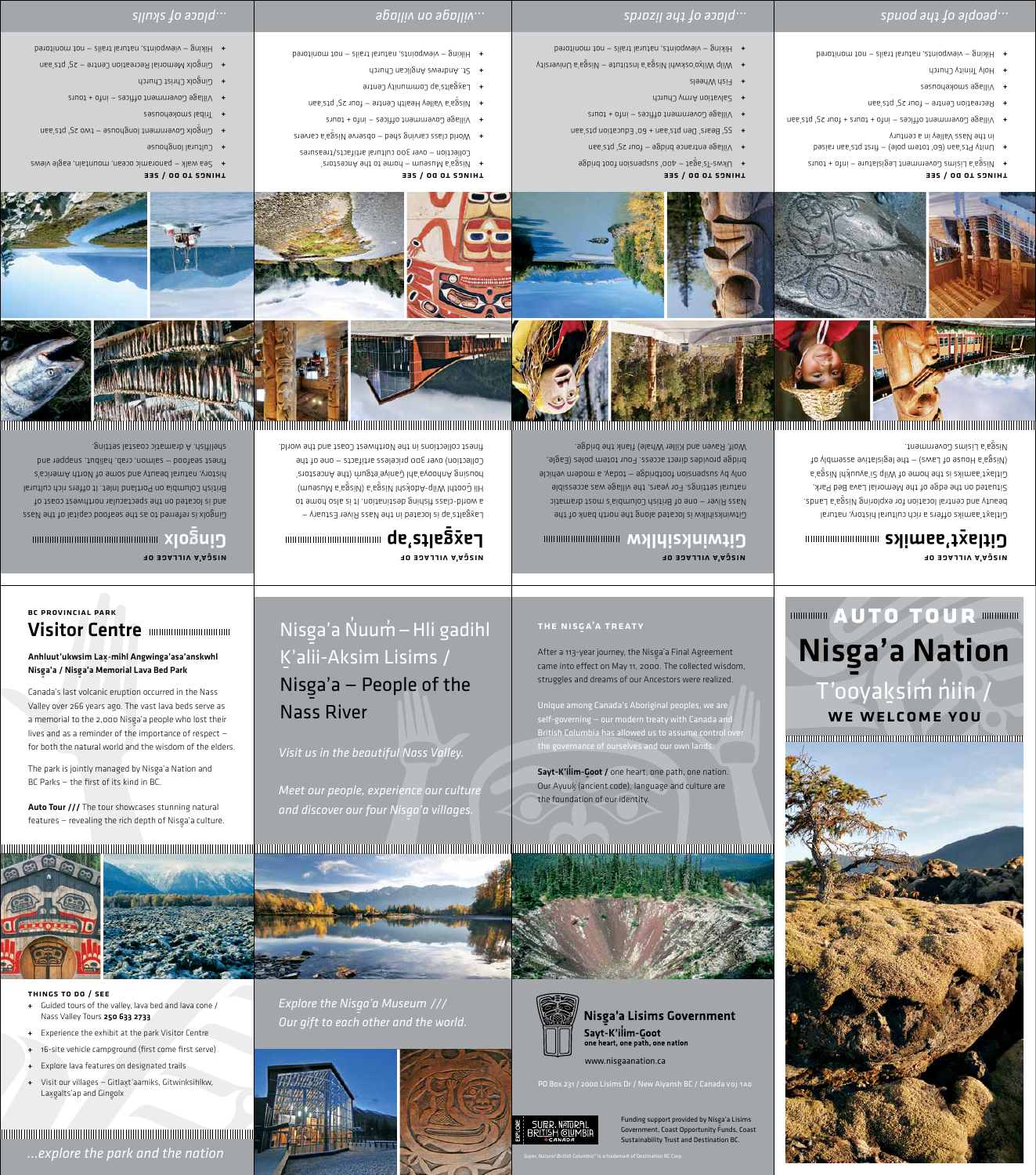### *…people of the ponds …place of the lizards …village on village …place of skulls*



#### Things to do / see

- <sup>+</sup> Nisg-a'a Lisims Government Legislature info + tours
- + Unity Pts'aan (60' totem pole) first pts'aan raised in the Nass Valley in a century
- + Village Government offices info + tours + four 25' pts'aan
- + Recreation Centre four 25' pts'aan
- + Village smokehouses
- + Holy Trinity Church
- + Hiking viewpoints, natural trails not monitored

#### Things to do / see

- + Nisga'a Museum home to the Ancestors'<br>Collection over 200 sultural artifacts (tro Collection — over 300 cultural artifacts/treasures
- + World class carving shed observe Nisga'a carvers
- + Village Government offices info + tours
- <sup>+</sup> Nisg-a'a Valley Health Centre four 25' pts'aan
- + Lax-g alts'ap Community Centre
- + St. Andrews Anglican Church
- $Hiking viewpoints, natural trails not monitored$

- + Ukws-Ts'agat 400' suspension foot bridge
- + Village entrance bridge four 25' pts'aan
- + 55' Bears' Den pts'aan + 60' Education pts'aan
- + Village Government offices info + tours
- + Salvation Army Church
- + Fish Wheels
- + Wilp Wil $x$ o'oskwhl Nisga'a Institute Nisga'a University
- + Hiking viewpoints, natural trails not monitored

#### Things to do / see

# Gitlaxt'a amiks Nisg-a'a village of

Gitlaxt'aamiks offers a rich cultural history, natural beauty and central location for exploring Nisga'a Lands.<br>Clares in the contract of the contract of the contract of the contract of the contract of the contract of the Situated on the edge of the Memorial Lava Bed Park, Gitlax-t'aamiks is the home of Wilp Si'ayuuk-hl Nisg-a'a (Nisga'a House of Laws) – the legislative assembly of<br>、 Nisga'a Lisims Government.

#### Things to do / see

- + Sea walk panoramic ocean, mountain, eagle views
- + Cultural longhouse
- <sup>+</sup> Ging-olx Government longhouse two 25' pts'aan
- + Tribal smokehouses
- + Village Government offices info + tours
- + Gingolx Christ Church
- <sup>+</sup> Ging-olx Memorial Recreation Centre 25' pts'aan
- + Hiking viewpoints, natural trails not monitored

# Gitwinksihlkw mmmmmmmmm Nisg-a'a village of Nisg-

# **Gingolx** <u>ی</u><br>a'a village of

Gitwinksihlkw is located along the north bank of the Nass River — one of British Columbia's most dramatic natural settings. For years, the village was accessible only by suspension footbridge — today, a modern vehicle bridge provides direct access. Four totem poles (Eagle, Wolf, Raven and Killer Whale) flank the bridge.

#### Laxg ם<br>alts'ap NISGA'A VILLAGE OF

Lax-g - alts'ap is located in the Nass River Estuary a world-class fishing destination. It is also home to Hli Goothl Wilp-Adokshl Nisga'a (Nisga'a Museum)<br>. housing Anhooya'ahl Ganiye'etgum (the Ancestors' Collection) over 300 priceless artifacts — one of the finest collections in the Northwest Coast and the world.







Ging-olx is referred to as the seafood capital of the Nass and is located on the spectacular northwest coast of British Columbia on Portland Inlet. It offers rich cultural history, natural beauty and some of North America's finest seafood — salmon, crab, halibut, snapper and shellfish. A dramatic coastal setting.